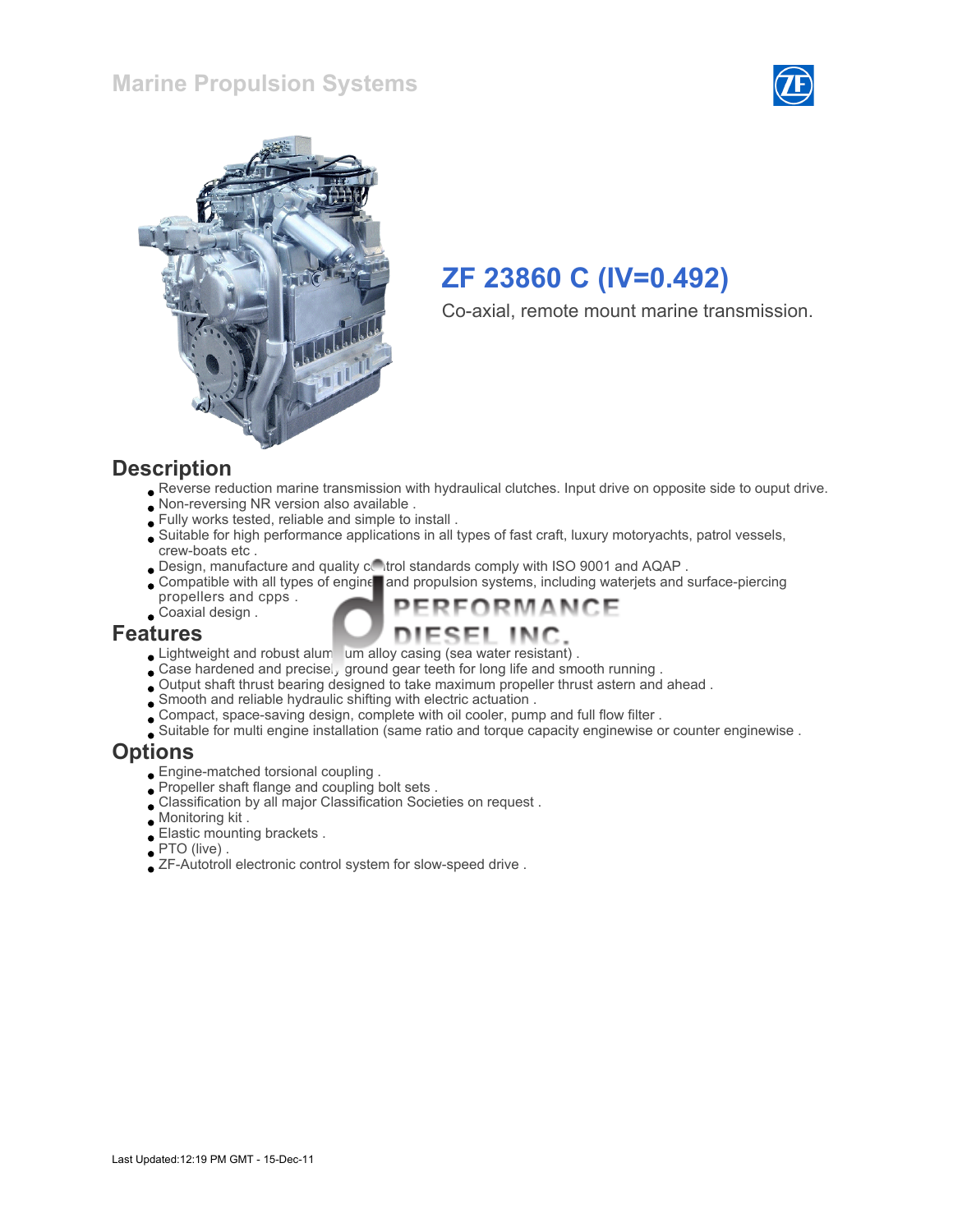# ZF 23860 C (IV=0.492) Ratings

### Light Duty

| RATIOS                                                                                                    | <b>MAX. TORQUE POWER/RPM</b><br><b>INPUT POWER CAPACITY</b> |                                                         |           |    |           |    |           |    |    |    | MAX.       |
|-----------------------------------------------------------------------------------------------------------|-------------------------------------------------------------|---------------------------------------------------------|-----------|----|-----------|----|-----------|----|----|----|------------|
|                                                                                                           | Nm                                                          | ftlb                                                    | <b>kW</b> | hp | <b>kW</b> | hp | <b>kW</b> | hp | kW | hp | <b>RPM</b> |
| 1000 rpm<br>900 rpm<br>750 rpm                                                                            |                                                             |                                                         |           |    |           |    |           |    |    |    |            |
| 10.697*, 0.847*, 1.121*, 1.397*,<br>$1.760*$<br>$\mathbf{A} \cap \mathbf{A}$ $\mathbf{A} \cap \mathbf{A}$ |                                                             | 51705 38136 5.4141 7.2605 4061 5445 4873 6534 5414 7260 |           |    |           |    |           |    |    |    | 1050       |

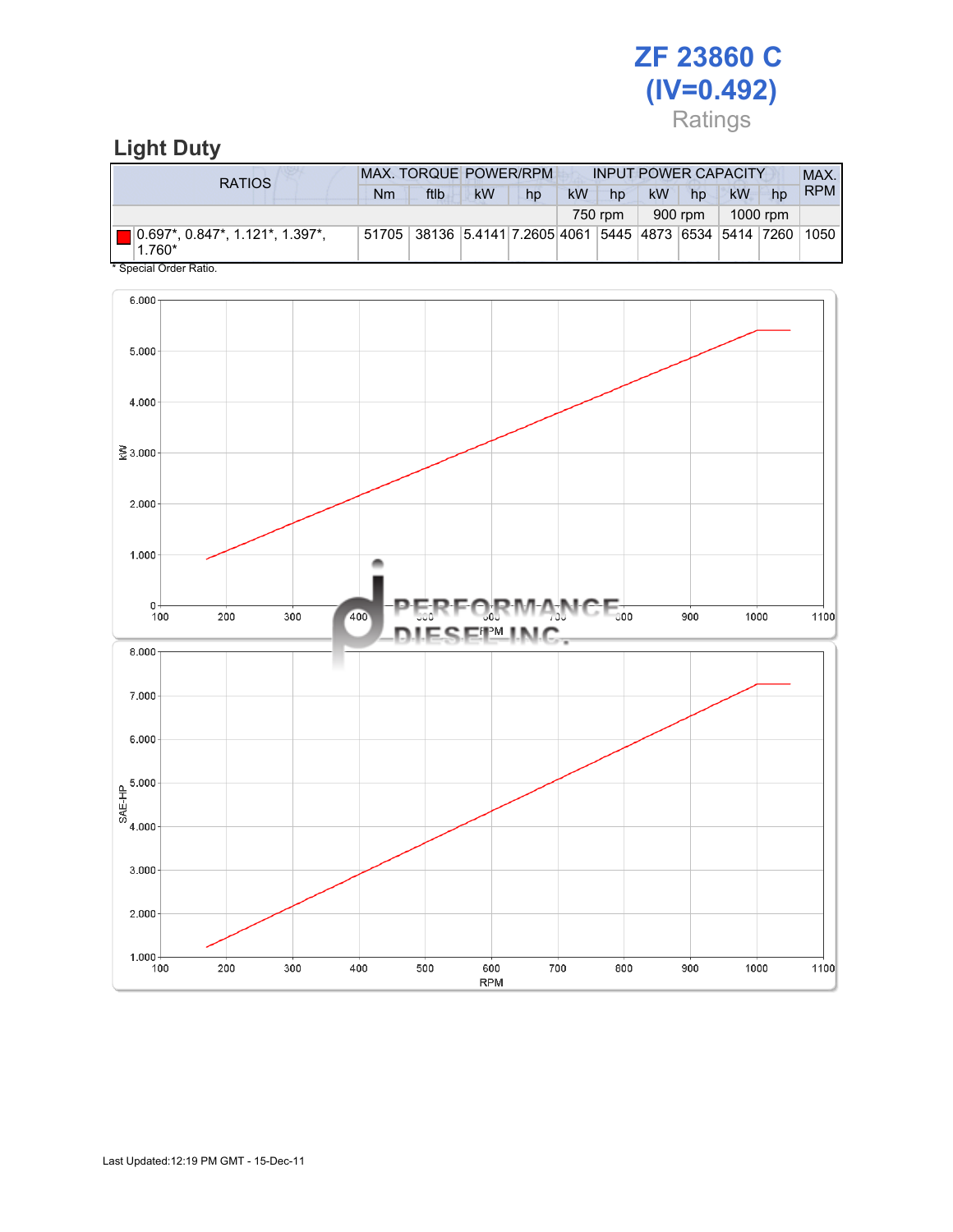# ZF 23860 C (IV=0.492) Ratings

# Medium Duty

| RATIOS                                                                                                  | <b>MAX. TORQUE POWER/RPM</b><br><b>INPUT POWER CAPACITY</b> |             |                                                         |    |           |         |           |         |    | MAX.    |            |
|---------------------------------------------------------------------------------------------------------|-------------------------------------------------------------|-------------|---------------------------------------------------------|----|-----------|---------|-----------|---------|----|---------|------------|
|                                                                                                         | Nm                                                          | ftlb        | <b>kW</b>                                               | hp | <b>kW</b> | hp      | <b>kW</b> | hp      | kW | hp      | <b>RPM</b> |
|                                                                                                         |                                                             |             |                                                         |    |           | 700 rpm |           | 800 rpm |    | 900 rpm |            |
| 10.697*, 0.847*, 1.121*, 1.397*,<br>1.760*<br>$\mathbf{A} \cap \mathbf{A}$ $\mathbf{A} \cap \mathbf{A}$ |                                                             | 43700 32231 | 4.5759 6.1364 3203  4295  3661  4909  4118  5523   1000 |    |           |         |           |         |    |         |            |

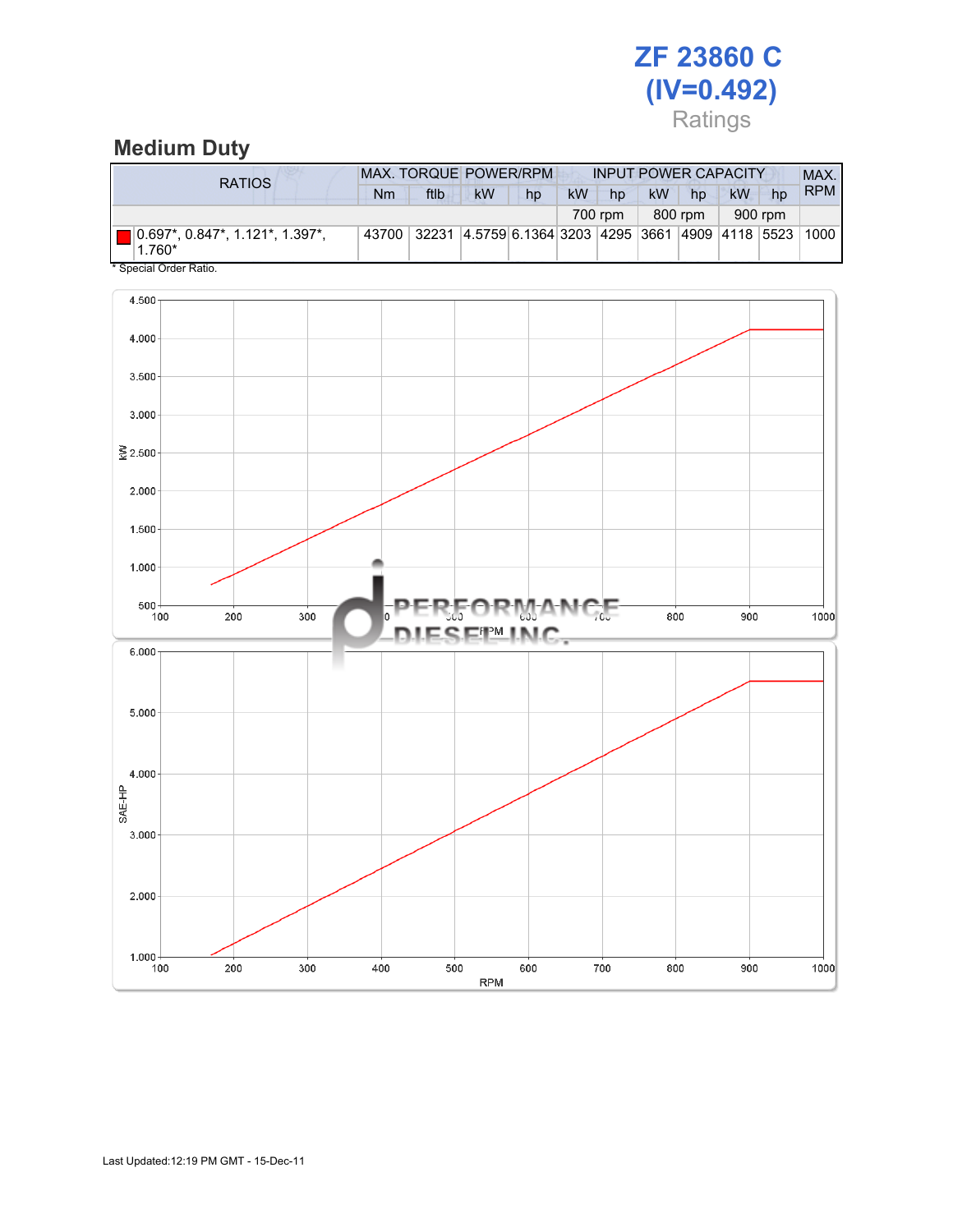# ZF 23860 C (IV=0.492) Ratings

### Continuous Duty

| RATIOS                                                                                                    | <b>MAX. TORQUE POWER/RPM</b><br><b>INPUT POWER CAPACITY</b> |                                                   |           |         |           |         |           |    |    |    | MAX.       |
|-----------------------------------------------------------------------------------------------------------|-------------------------------------------------------------|---------------------------------------------------|-----------|---------|-----------|---------|-----------|----|----|----|------------|
|                                                                                                           | Nm                                                          | ftlb                                              | <b>kW</b> | hp      | <b>kW</b> | hp      | <b>kW</b> | hp | kW | hp | <b>RPM</b> |
|                                                                                                           |                                                             | 500 rpm                                           |           | 600 rpm |           | 700 rpm |           |    |    |    |            |
| 10.697*, 0.847*, 1.121*, 1.397*,<br>$1.760*$<br>$\mathbf{A} \cap \mathbf{A}$ $\mathbf{A} \cap \mathbf{A}$ | 34550                                                       | 25483 3.6178 4.8516 1809 2426 2171 2911 2532 3396 |           |         |           |         |           |    |    |    | 750        |

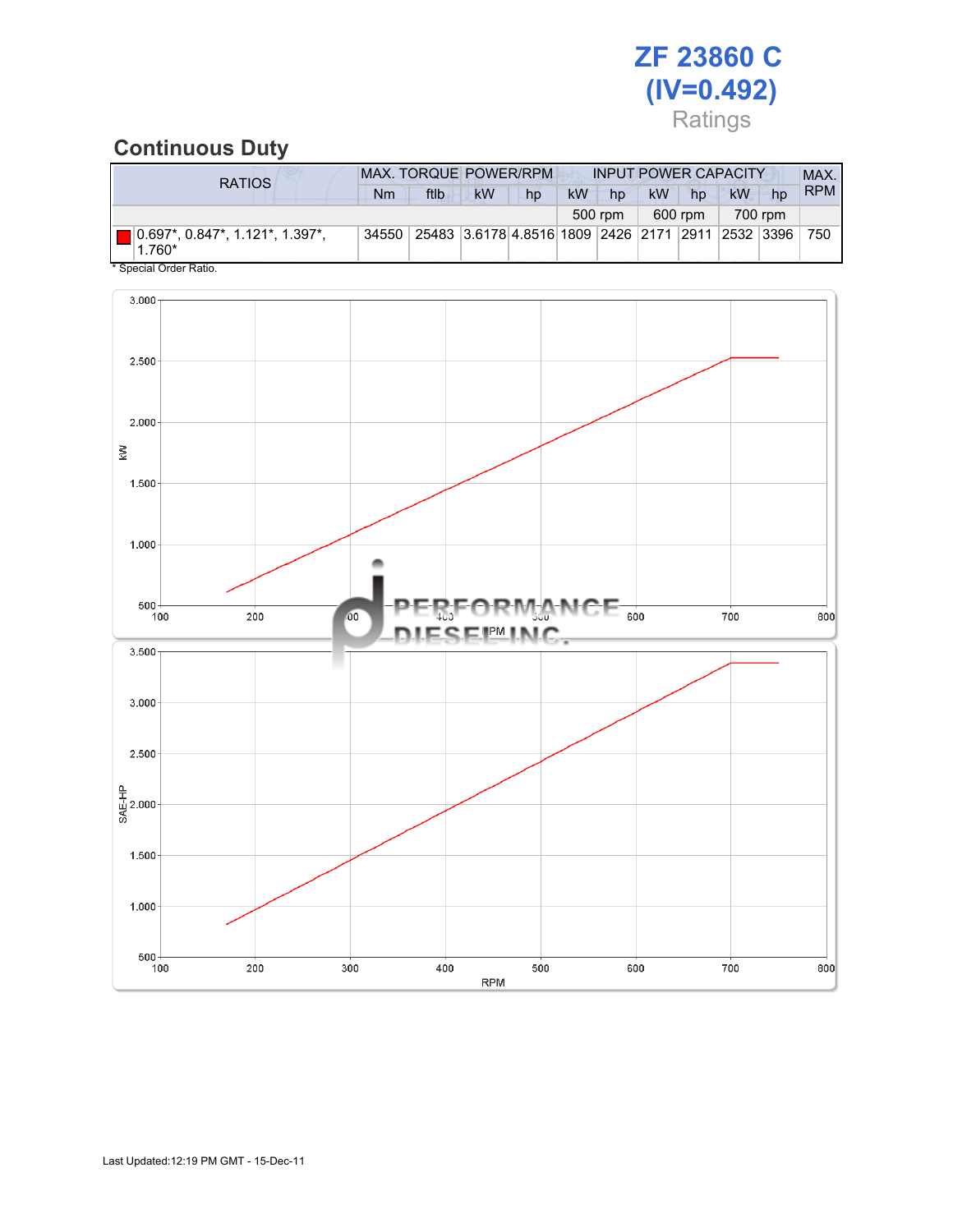



| mm (inches)                                                                                     |                            |                                                              |      |             |                |                    |  |                |                          |  |  |  |
|-------------------------------------------------------------------------------------------------|----------------------------|--------------------------------------------------------------|------|-------------|----------------|--------------------|--|----------------|--------------------------|--|--|--|
| $\overline{A}$                                                                                  | B <sub>1</sub>             | B <sub>2</sub>                                               |      | $B_3$ $B_4$ | H <sub>1</sub> | H <sub>2</sub>     |  | L <sub>1</sub> |                          |  |  |  |
| $\overline{\phantom{a}}$                                                                        | 592 (23.3)                 | 440 (17.3)<br>1,113(43.8)<br>1,217 (47.9)<br>592 (23.3)<br>۰ |      |             |                |                    |  |                | 934 (36.8)<br>221 (8.70) |  |  |  |
| Weight kg (lb)<br>Oil Capacity Litre (US qt)                                                    |                            |                                                              |      |             |                |                    |  |                |                          |  |  |  |
|                                                                                                 | 2,600 (5,727)<br>180 (191) |                                                              |      |             |                |                    |  |                |                          |  |  |  |
| $\leftarrow$ D<br>—<br>PERFORMANCE<br>IESEL INC.<br><b>Output Coupling Dimensions</b>           |                            |                                                              |      |             |                |                    |  |                |                          |  |  |  |
| <b>Bolt Holes</b><br>B<br>C<br>D<br>$\overline{A}$<br>Diameter (E)<br>B A<br>$\mathbf C$<br>No. |                            |                                                              |      |             |                |                    |  |                |                          |  |  |  |
| mm                                                                                              | in<br>mm                   | in<br>mm                                                     | in   | mm          | in             | mm<br>$\mathsf{I}$ |  |                |                          |  |  |  |
| 435                                                                                             | 17.1<br>385                | 15.2<br>330                                                  | 13.0 | 35.0        | 1.38<br>20     | 27.4<br>1.08       |  |                |                          |  |  |  |
|                                                                                                 |                            |                                                              |      |             |                |                    |  | E              |                          |  |  |  |